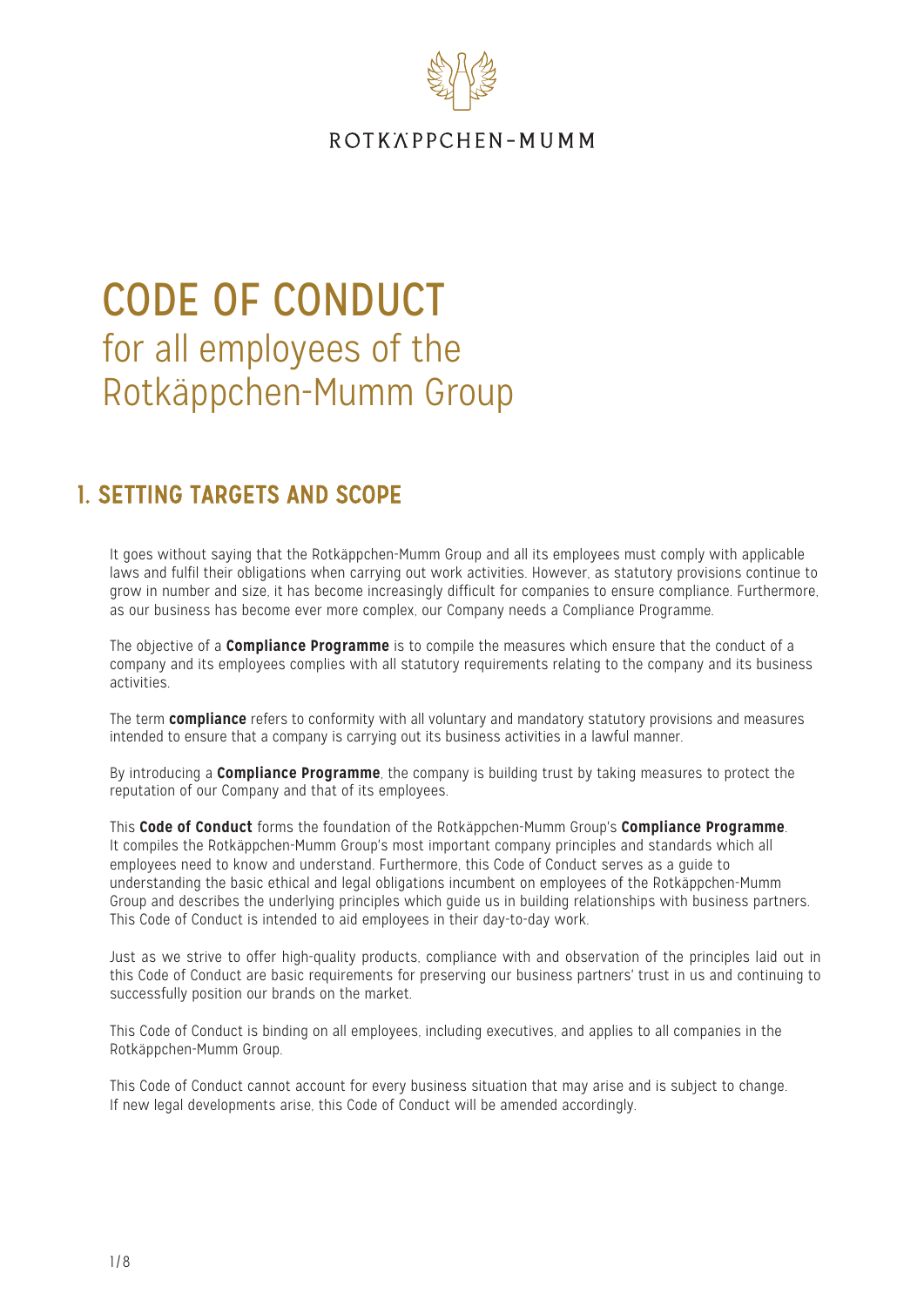# 2. INTRAPERSONAL COMMUNICATIONS

The work among supervisors, colleagues and employees in all areas of the Company should be professional and characterised by mutual respect, acceptance and fairness.

No person should be discriminated against due to personal characteristics or traits such as age, ethnicity, religion, skin colour, gender, sexual orientation, disability, nationality or ancestry.

Our Company does not tolerate any discrimination, harassment or retaliation in the work environment.

# 3. CONDUCT IN A BUSINESS ENVIRONMENT

### 3.1. CONDUCTING BUSINESS

### 3.1.1. COMPLIANCE WITH ALL LAWS AND REQUIREMENTS

All business affairs and processes at the Rotkäppchen-Mumm Group must be conducted such that all applicable laws, voluntarily assumed obligations and other binding requirements are complied with, where the Rotkäppchen-Mumm Group carries out its business activities within their scope.

Every employee is required to comply with applicable laws and other relevant requirements and agreements. Any instructions deviating from the foregoing are prohibited.

As a general rule, the principle of dual control must be observed at the Company when signing legally binding documents.

#### 3.1.2. PREVENTIVE LEGAL ADVICE

It is necessary to avoid risks and seek legal advice prior to taking measures which could result in a violation of applicable laws or other requirements.

#### 3.1.3. GIFTS, ENTERTAINMENT OFFERINGS AND OTHER REMUNERATION

All forms of bribery, whether monetary or in kind, and any attempts to bribe are prohibited in the Rotkäppchen-Mumm Group.

The following principles must be observed in all interactions with business partners and government organisations:

Gifts, favours, hospitality or other benefits may be granted or accepted only if they

1. are within the bounds of standard business conventions;

- 2. do not have an inappropriately high value and cannot be considered or deemed a bribe; and
- 3. would neither damage the Company's public reputation nor embarrass its employees if such benefits were disclosed to the public.

In cases of doubt, employees should consult with their supervisor or a compliance officer.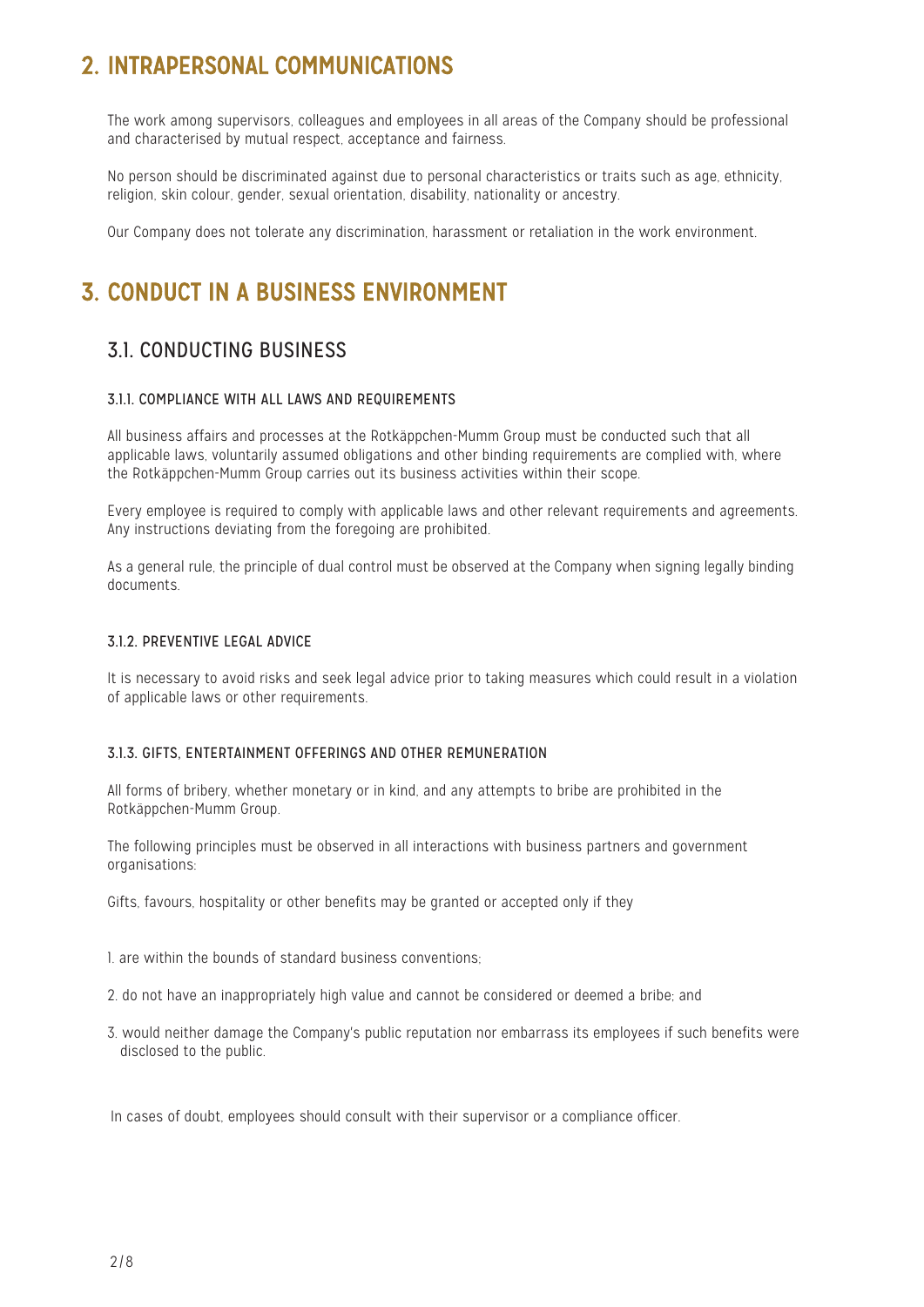#### 3.1.4. INTEGRITY OF REPORTING

The relevant facts or nature of the business processes contained in all financial reports, accounting documentation, sales reports, expense receipts, environmental and security reports and all other documentation of the Rotkäppchen-Mumm Group must be accurate, unambiguous and promptly disclosed. Violations of accounting rules or accounting fraud, improper documentation and improper financial reporting are not tolerated.

All competent employees must involve the departments responsible for the relevant report and the audit and cooperate openly and honestly with the auditors of the Rotkäppchen-Mumm Group by providing all information they require.

### 3.1.5. EXTERNAL COMMUNICATIONS

Official statements, particularly those to the media, may be made only by those persons expressly authorised to do so. In cases of doubt, the management should be consulted.

### 3.2. BUSINESS RELATIONSHIPS

### 3.2.1. EQUAL TREATMENT AND FAIRNESS

Each and every employee is individually responsible for treating all business partners properly, equally and fairly.

The process of selecting suppliers and service providers must be organised and transparent, meaning that it must be based on objective, reasonable criteria. To the extent possible, contracts will be awarded based on competitive tenders. In all other matters, the Company's purchasing policy must be complied with, which is available on the Intranet.

### 3.2.2. BUSINESS INCENTIVES

Performance-based commissions, discounts, price reductions, free delivery of goods or similar offers are customary business incentives.

Due care and diligence must be exercised when offering any of the above in order to ensure compliance with various statutory provisions. Business incentives must be comprehensively and accurately documented.

#### 3.2.3. COMPETITION AND RESTRICTIVE PRACTICES LAW

The Rotkäppchen-Mumm Group observes the basic principle that employees, particularly those who represent the Company on the market, must act in accordance with applicable competition law.

Violations of these laws include agreements made between competitors to set price controls, boycott specific suppliers or customers, divide up customers or markets or limit the production or sale of products.

Particular care must be taken to ensure that activities conducted with representatives of other companies – trade association meetings, for instance – cannot be considered or interpreted to constitute violations of competition law.

Violations of applicable competition law may have consequences, including substantial fines, claims to compensation for damages and reputational losses, thereby damaging our Company's reputation and standing on the market.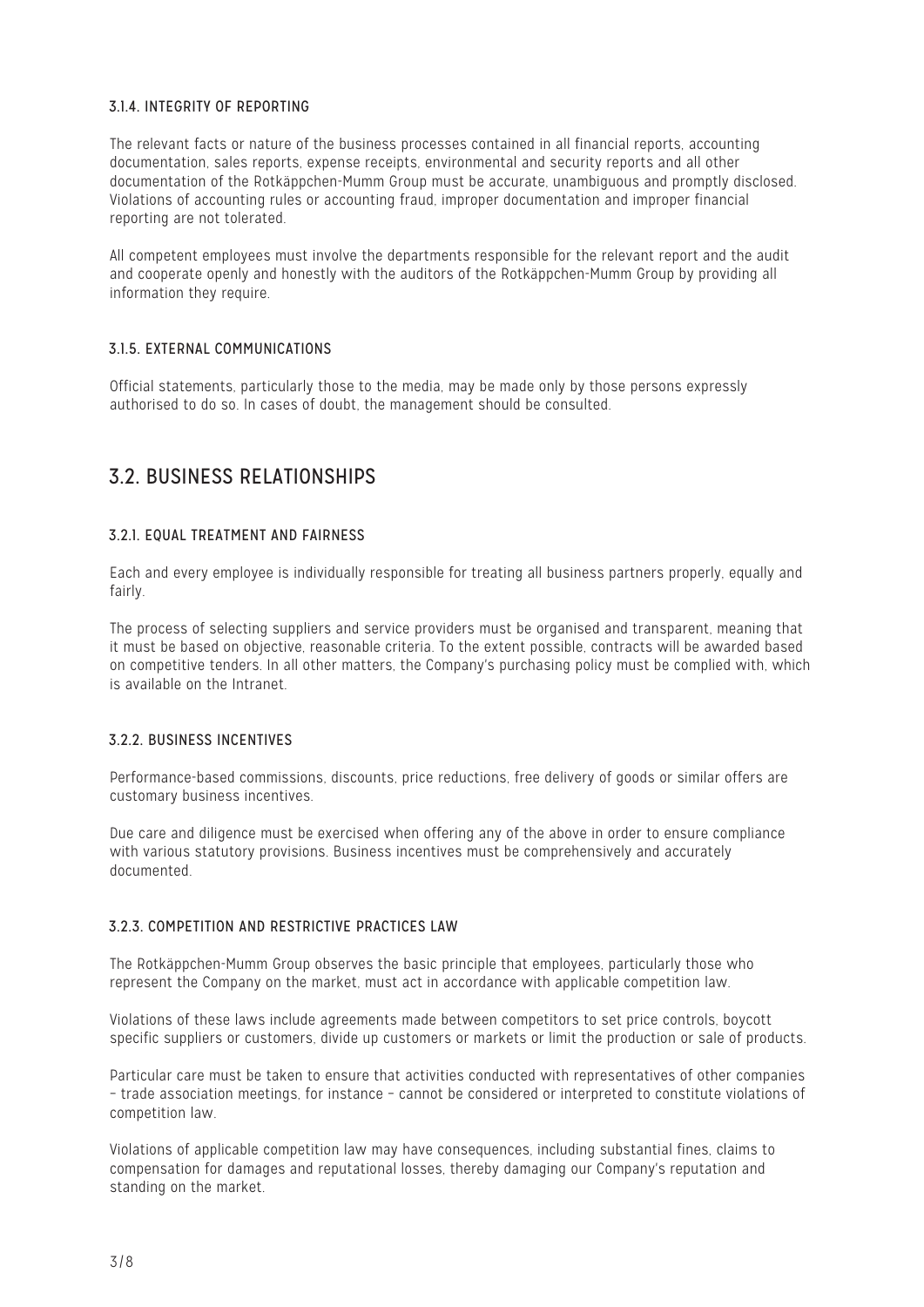### 3.3. CONFLICTS OF INTEREST

### 3.3.1. SECOND OCCUPATION

Employees must obtain prior consent from the competent human resources department prior to commencing a non-trivial second occupation of any type.

#### 3.3.2. MATERIAL FINANCIAL INVESTMENTS IN COMPETITORS, CUSTOMERS AND SUPPLIERS

Financial investments in competing companies, customers or suppliers are subject to approval by the management.

Material financial investments in a competitor, customer or supplier made by close family members of employees must be reported to the compliance officer.

An investment is deemed material if it represents an interest of 5% or greater.

### 3.3.3. GRANTING CONTRACTS AND CONDUCTING OTHER BUSINESS WITH FAMILY MEMBERS

In general, no business should be conducted with family members of an employee. However, an employee's supervisor may approve a transaction in the individual case. In such a case, it must be ensured that the affected employee is not involved in the relevant decision-making process.

# 4. MISCELLANEOUS

### 4.1. MAINTAINING CONFIDENTIALITY OF INTERNAL INFORMATION

All information which is not publicly disclosed must be treated as confidential and may not be disclosed to unauthorised third parties during the employment relationship or after it has ended.

Employees are prohibited from directly or indirectly using confidential business information, whether during the employment relationship or after it has ended, to gain a personal advantage, to provide an advantage to a third party or to put the Rotkäppchen-Mumm Group at a disadvantage. In accordance with existing policy, employees must cooperate to proactively ensure that strictly confidential data cannot be accessed by third parties.

### 4.2. DATA PRIVACY

In line with our core values, we exercise great diligence and care when handling personal data out of respect for the privacy of the people whose data we handle. The informal right of our employees and business partners to self-determination must always be respected.

It is prohibited to collect, process and disclose personal data of employees and business partners without authorisation. For all other matters, the Company's policy on data privacy must be complied with, which is available on the Intranet.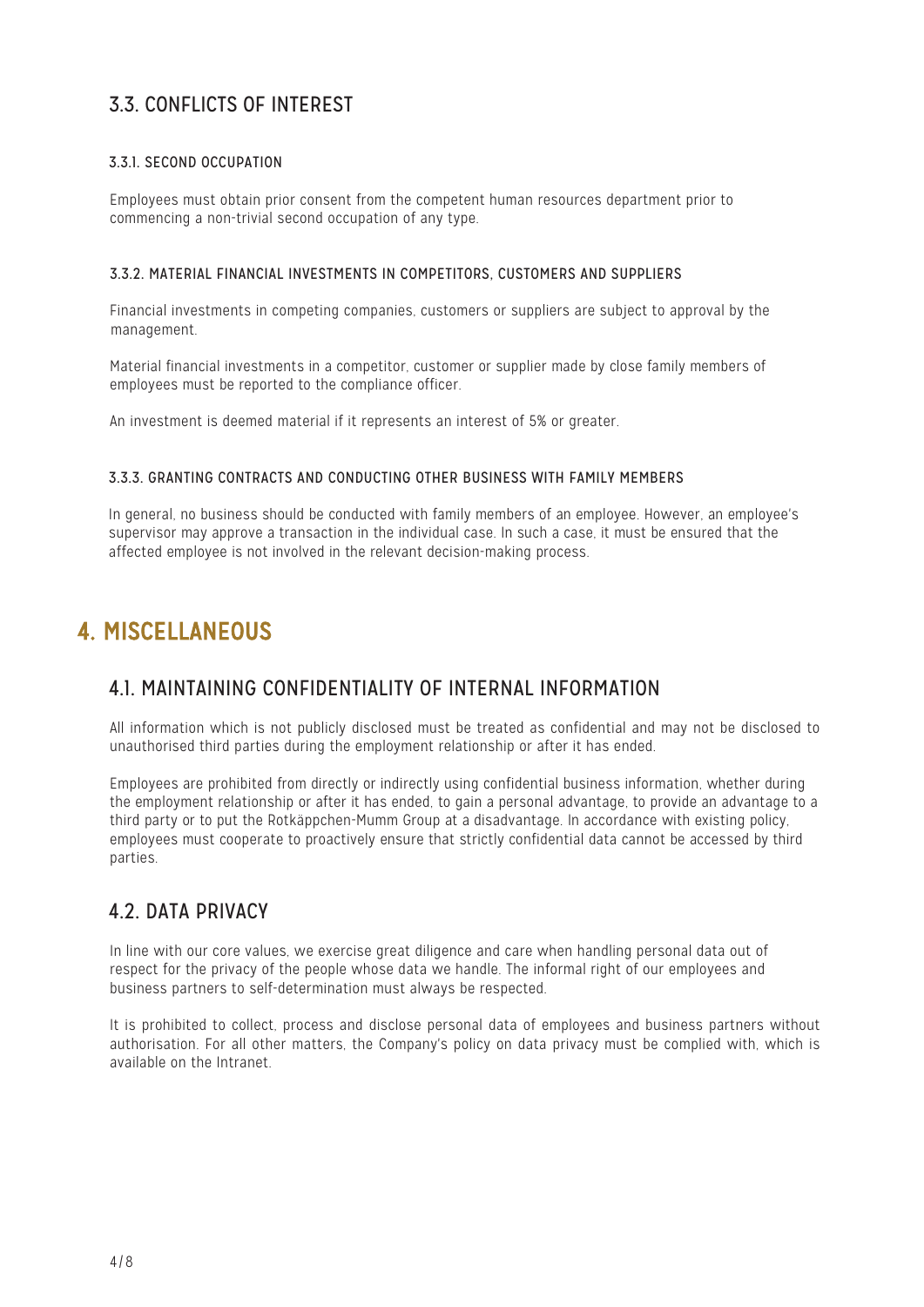### 4.3. IT SECURITY

Information technology has become essential to carrying out business processes in our Company today. Since IT systems are so widely used, the business activities of the Rotkäppchen-Mumm Group are heavily dependent on the functionality and availability of these systems.

This dependency results in risks, which are exacerbated due to the risk of information being lost or stolen and to the risk of unnoticed changes being made to information. We hereby refer to the Company's IT security policy, which is intended to mitigate these general risks and the risks of technical failure and human error.

### 4.4. ALCOHOLIC BEVERAGES

The Rotkäppchen-Mumm Group has a long tradition in the manufacture and sale of wine, sparkling wine and spirits.

Our culture has traditionally included the responsible indulgence in alcoholic beverages, yet we are aware that the abuse of these products represents a serious problem. We strongly condemn the abuse of alcoholic beverages and go beyond the legal requirements in taking action to promote the responsible consumption of alcoholic beverages.

In light of this, our commercial communications may never target children or youth and may never encourage alcohol abuse or the harmful consumption of alcoholic beverages.

Our employees represent the Rotkäppchen-Mumm Group in their professional and personal lives and should therefore model responsible behaviour when consuming alcoholic beverages, thereby also contributing to the Rotkäppchen-Mumm Group's positive public perception.

# 5. IMPLEMENTATION OF COMPLIANCE POLICY

### 5.1. DUTIES OF SUPERVISORS TO PROVIDE INFORMATION AND MONITOR COMPLIANCE

All supervisors must ensure and monitor that their employees are familiar with the subject matter of this Code of Conduct.

Supervisors should set an example by complying with and implementing the standards set out herein. Furthermore, supervisors must ensure that the employees in their area of responsibility comply with the provisions of this Code and that deviations are prevented.

### 5.2. SANCTIONS AND CONSEQUENCES

Violations of the Code of Conduct are punishable by disciplinary measures pursuant to the Company's policies.

### 5.3. DUTIES OF ALL EMPLOYEES

Every employee must be provided with a copy of this Code of Conduct.

Employees must confirm in writing that they understand the provisions set out herein and must agree to abide by them. This written confirmation is a mandatory component of each employee's personnel file.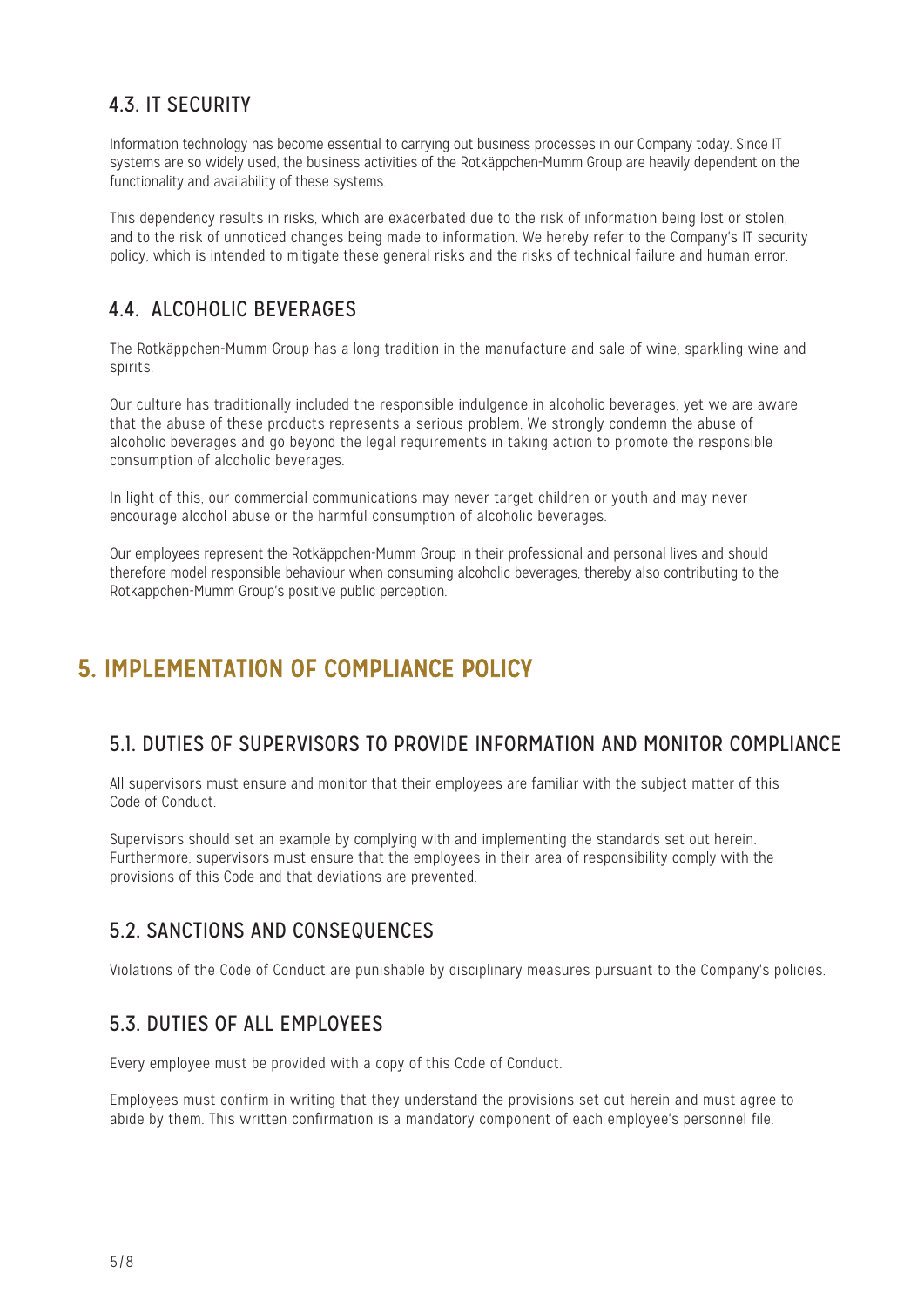### 5.4.

Employees will be regularly informed of topical compliance matters.

Special training sessions may be created for specific groups of employees whose attendance will then be mandatory. Participation in training sessions will be documented.

### 5.5 RESPONSIBILITIES

Human resources is responsible for monitoring and ensuring compliance with the requirements of the German General Act on Equal Treatment (Allgemeines Gleichbehandlungsgesetz, "AGG") and the principles laid out in section 2 hereunder. Employees who believe they have witnessed or have been the victim of discrimination or harassment should report the incident to human resources without undue delay.

Contact person:

**Katharina Eichinger** Matheus-Müller-Platz 1 65343 Eltville Tel: 06123-606-221 katharina.eichinger@rotkaeppchen-mumm.de

The compliance officer is responsible for the implementation of the compliance policy. This structure ensures that all matters addressed by the compliance officer are processed independently and objectively. The compliance officer reports directly to the management, though she is not bound by their instructions.

As the contact person for all employees, the compliance officer is available to answer any questions which may arise.

The compliance officer collects incoming reports and exercises the requisite care in following up on them. All incoming reports are treated as strictly confidential.

Compliance officer:

**Lucia Schwab** Matheus-Müller-Platz 1 65343 Eltville Tel.: 06123-606-229 lucia.schwab@rotkaeppchen-mumm.de

## 6. DEFINITIONS

The designation **Rotkäppchen-Mumm Group** – and the **Company** – includes all subsidiaries of Rotkäppchen GmbH and Rotkäppchen GmbH itself.

The **German General Act on Equal Treatment** (AGG) prohibits discrimination based on personal characteristics such as age, ethnicity, religion, skin colour, gender, sexual orientation, disability, nationality and ancestry. A copy of the AGG may be obtained from human resources.

**Compliance Programme** The objective of a compliance programme is to introduce policies and measures which ensure that the lawful conduct of a company and its employees complies with all statutory requirements relating to the company and its activities. This includes not only standard policies preventing and requiring certain conduct, but also recommendations.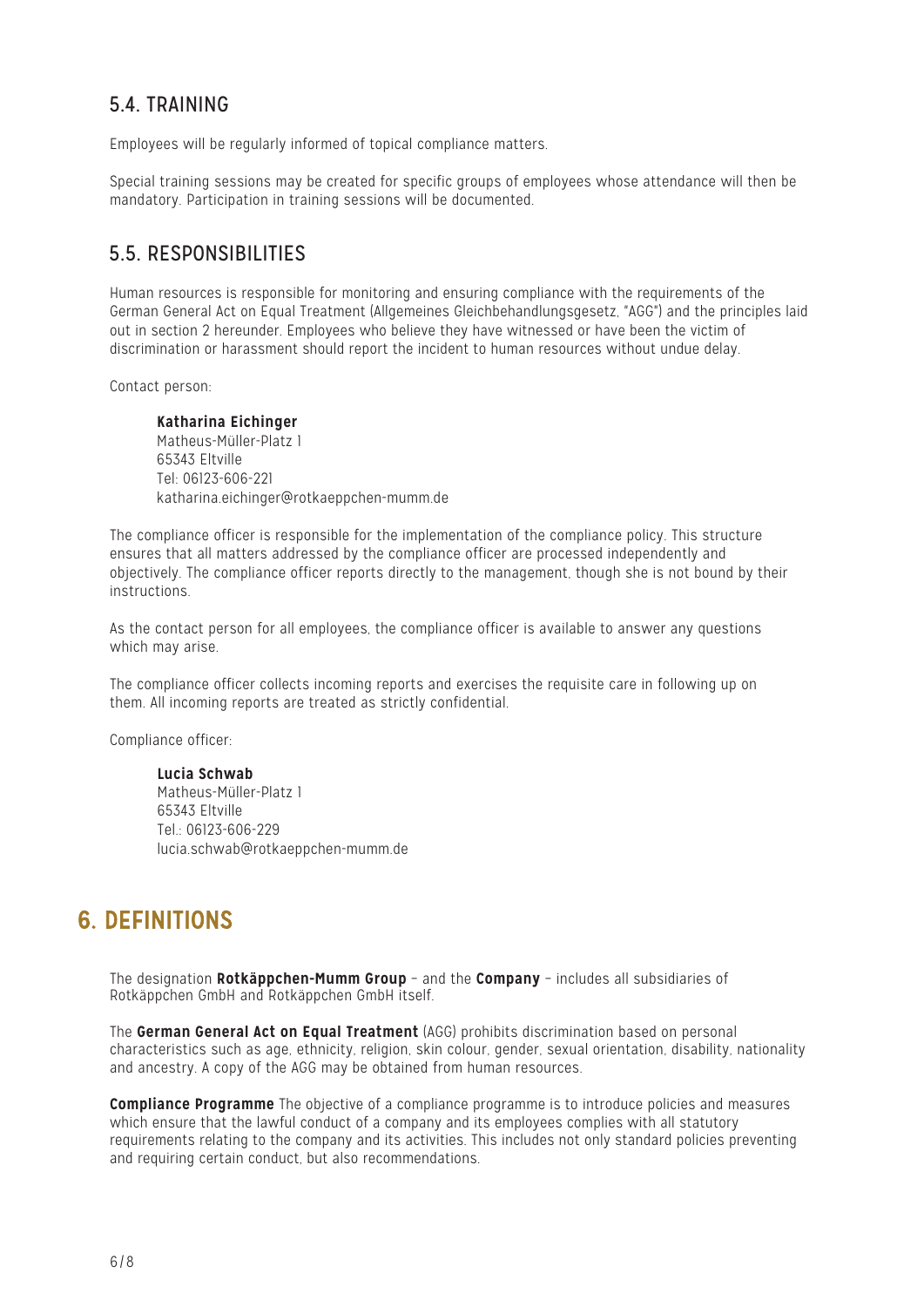A **family member** is deemed to be any spouse or life partner, sibling, parent, parent-in-law or child who lives in the same household as the relevant employee.

A **business partner** is deemed to be any supplier of services or materials, customer, consultant, lessor, lessee or other partner of the Rotkäppchen-Mumm Group.

**Integrity** is an internationally recognised, comprehensive umbrella term which describes the aim of anticorruption efforts and the objective of attaining a "corruption-free" organisation or company.

In the legal sense, **corruption** is the abuse of a position of trust in administration, business or politics with the aim of gaining a material or immaterial advantage to which the relevant person has no claim. Corruption can be active as in the case of granting advantages, bribery, paying kickbacks and other such activities. In its passive form, corruption can mean accepting advantages and bribes. In Germany, corruption is punishable as a criminal offence.

The term **employee** subsumes all employees who have a full-time or part-time employment relationship as well as temporary employees and contract workers (Leihmitarbeiter) of the Rotkäppchen-Mumm Group, including all employees in management positions.

In a figurative sense, **transparency** means that models and events are equally understandable and appear reasonable to all persons involved. Cases of corruption (see **corruption**) are facilitated by hiding the circumstances from public view. The most effective way to fight corruption is to ensure transparency. For this reason, the circumstances and transactions involved in business deals must be understandable at all times.

**Company policies** The complete, currently applicable Company policies may be found on the Intranet. All employees must comply with the Company's policies that are relevant to the area in which they work.

The Rotkäppchen-Mumm Group reserves the right to amend its policies to account for statutory requirements. Any amendment to an individual policy will be announced by e-mail.

The following policies (organised by department) must be complied with:

#### **Administration**

- 02 Purchasing policy
- 04 Receipt of invoices and review of incoming invoices
- 07 Use of finished goods for representational and marketing purposes
- 09 Company car policy
- 11 Approval and management of contracts
- 16 Signatures and approvals
- 21 Policy on processing cases of loss or damage<br>24 Policy on filing hospitality expenses and mark
- 24 Policy on filing hospitality expenses and marketing giveaways as business expenses<br>28 Cornorate credit card
- 28 Corporate credit card<br>30 Valuables (Amendmen
- Valuables (Amendment 1)
- 34 Management of marketing funds
- 36 Retention periods

#### **Human resources**

- 08 Policy on paid leave<br>18 Dolicy on daily allow
- 18 Policy on daily allowances (Amendment 2)<br>20 Overtime policy
- Overtime policy
- 26 Employee discounts
- 37 Daily telephone allowances